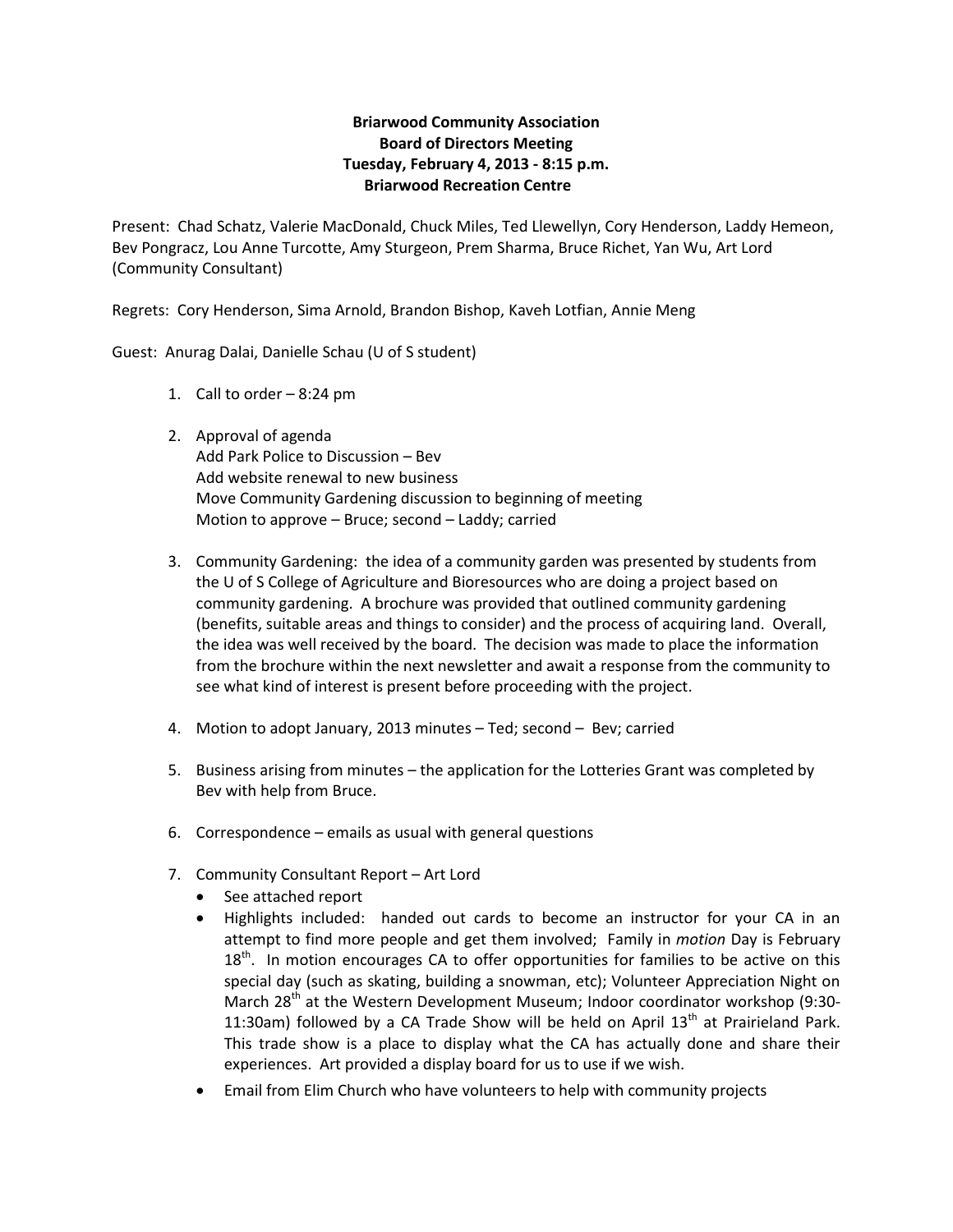- Discussion about coordinating soccer with Lakeridge as they are losing their soccer coordinator. The outdoor soccer numbers are quite high, therefore there would be a lot of work involved for Laddy. Laddy would like more information before making a decision. The Board will be behind whatever Laddy wants to do.
- 8. Director Reports
- a. President Chad Schatz
	- Transitioned Rec Centre responsibilities, email to Lou Anne
	- Maintained online registration website
	- Investigated other merchant account options
- b. Past-president Tracey Kushniruk none
- c. Vice-president vacant
- d. Secretary Valerie MacDonald
	- Organized attendance of U of S students to discuss Community Gardening
	- Replied to emails regarding new volunteers, newsletter advertising and forwarding email to appropriate persons
- e. Treasurer Ted Llewellyn
	- See financial report
	- $\bullet$  \$38490.32 is in the bank
	- The budget has been updated.
	- Park enhancement bill was less than expected so we will have about \$5000 extra
	- *Motion*: to renew the website for 2 years at \$323.78 plus tax Ted; second Bruce; carried.
- f. Indoor Program Coordinator Sima Arnold
	- Registration night held on January 3/13 with the following registrants: Boot Camp  $-6$ people; Beginner Yoga – 10 in person and 5 online; Core Strength – 5 in person, 4 online; Family Swim – sold 4 spots; Intermediate Yoga – 4 in person and 8 online; Kettlebell – 8 in person and 2 online; Stretch and Sculpt – 2 in person and 3 online.
- g. Team Sports Coordinator Laddy Hemeon
	- Registration night on February  $26<sup>th</sup>$
	- Needs a newsletter to go out ASAP to advertise flag football and soccer
	- *Motion* to purchase medals for the indoor soccer players for no more than \$400
	- Requested that cheques for online registration be mailed to Laddy's address
- h. Communications Coordinator Yan Wu
	- Updated website
	- Next newsletter deadline needs to be delivered to Canada Post by Feb 12<sup>th</sup>. Bev and Laddy will send info to Yan by end of the week.
	- Yan will let Glen of BlackSun Inc know we are going with the 2 year plan.
- i. Civics Coordinator Bruce Richet
	- Request for a cessation order through CP Rail is still being following u with the C of S.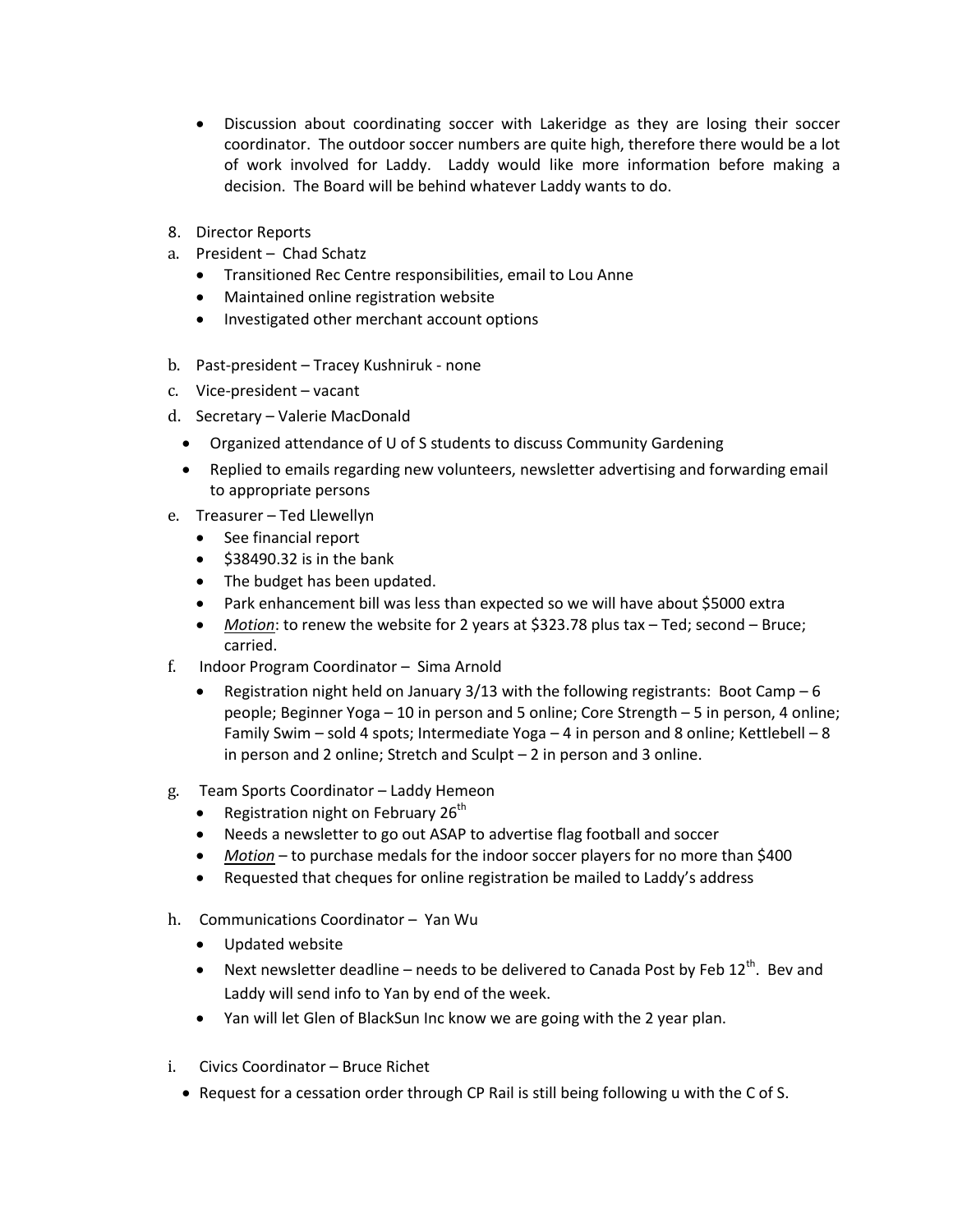Awaiting an update on any discussions/correspondence by the city.

- Supported Bev with Lotteries Grant Application to C of S
- Meeting held with Ward 8 councillor Eric Olauson on January 23 to review BCA issues and strategic plans concerning the city. Some items were: Priority snow removal routes should include Briarwood Road N & S, Briargate Road, Briarvale Road and Braeside View; General snow removal issues like Rec Ctr parking and street ruts; Capital Budget – request confirmation of new hard surface pathway on  $8<sup>th</sup>$  Street South side between Boychuk and Briargate; Request for regular and enhanced communications between BCA and C of S. Suggested a meeting in early spring and early fall with C of S staff to discuss issues, expectations, etc as we go into the seasons.
- Concern about lack of a BCA Strategic planning session may not allow for proper scheduling/support of activities, efficient capital expenditures, sufficient advertising/volunteer solicitation and thus possibly create Board/membership frustration.
- j. Parks and Green Space Coordinator Cory Henderson None
- k. Volunteer/Membership Coordinator Amy Sturgeon None
- l. Rink Coordinator Chuck Miles
	- *Motion:* To replace the fender on the quad for no more \$320 Chuck; Ted second; carried
	- Pond has been quiet because it's been quite cold
- m. Recreation Centre Lou Anne Turcotte
	- 3 rentals and upcoming rentals
- n. Social Bev Pongracz
	- Completed application for City of Saskatoon Lotteries Grant
	- Cookies, drinks and dog cookies available at the Rec Centre on February  $18^{th}$  come play at the pond, go sledding, shinny on the basketball court – from 1-4pm.
	- April Wacky Wizard could put on 2 shows for \$200/show.

*Motion:* To book the Wacky Wizard for April – Bev; Val – second.

- o. Director-at-large Prem Sharma None
- p. Director-at-large Brandon Bishop None
- q. Director-at-large Kaveh Lotfian None
- r. Director-at-large Annie Meng None
- 9. Old Business None
- 10. New Business
	- a. Social Event Planning further discussion about upcoming plans to be discussed at upcoming meetings
	- b. Change poll question agreed to change it to question about community gardening.
	- c. Mission statements: need to come up with them need to be short what does the community need to be; to be discussed at the next meeting